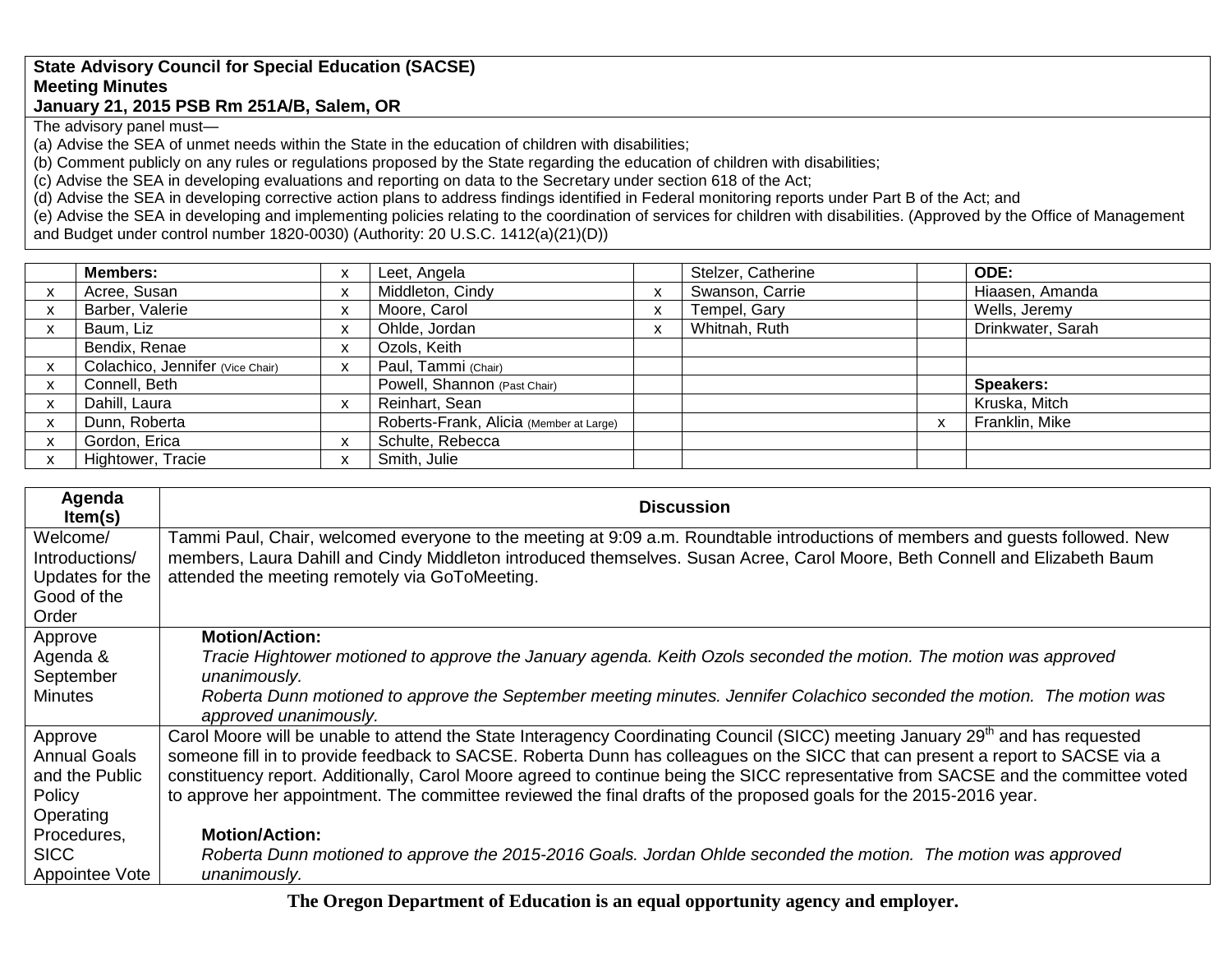|                                                         | Jordan Ohlde motioned to approve Carol Moore as the SICC Appointee. Jennifer Colachico seconded the motion. The motion was<br>approved unanimously.                                                                                                                                                                                                                                                                                                                                                                                                                                                                                                                                                                                                                                                                                                                                              |
|---------------------------------------------------------|--------------------------------------------------------------------------------------------------------------------------------------------------------------------------------------------------------------------------------------------------------------------------------------------------------------------------------------------------------------------------------------------------------------------------------------------------------------------------------------------------------------------------------------------------------------------------------------------------------------------------------------------------------------------------------------------------------------------------------------------------------------------------------------------------------------------------------------------------------------------------------------------------|
|                                                         | Jennifer Colachico motioned to approve the Public Policy Operating Procedures. Jordan Ohlde seconded the motion. The motion<br>was approved unanimously.                                                                                                                                                                                                                                                                                                                                                                                                                                                                                                                                                                                                                                                                                                                                         |
| May Meeting<br>Location,<br><b>TAESE</b><br>Orientation | Discussion around the May meeting location ensued. Julie Smith recommended Pendleton which has a new Early Learning Center that<br>could possibly host. No other geographical locations were presented; therefore the meeting will be in Pendleton and will start at 8:00 am<br>and end at 3:00 pm due to travel time.                                                                                                                                                                                                                                                                                                                                                                                                                                                                                                                                                                           |
|                                                         | Jeremy Wells presented an opportunity to the committee to have the Technical Assistance for Excellence in Special Education (TAESE)<br>team provide an orientation training specifically designed to train advisory councils. The training helps guide advisory councils to best<br>assist the state. Tammi Paul shared that the Executive Committee had a conference with John Copenhaver, who would provide the<br>training and believes it would be a positive training for the committee. Jeremy Wells mentioned that a room is already reserved for March<br>10 <sup>th</sup> , which is the day before the next SACSE meeting, which would help minimize travel time for committee members who are traveling<br>long distances to attend the meeting. A discussion ensued. The committee agreed to hold March 10, 2016 as the orientation training<br>provided by TAESE.                   |
| (a) Dispute<br>Resolution<br>Committee<br>Update        | Mike Franklin, ODE, and Valerie Barber updated the committee on the Dispute Resolution Committee (DRC). Valerie is the SACSE<br>representative on the DRC. The purpose of the DRC is to serve as a primary advisory group for ODE on special education dispute<br>resolution matters. Dispute Resolution analyzes complaint data for trends and correlations. The committee was interested in seeing what<br>data the DRC is analyzing and that it trickle down to organizations to ensure correlations are being looked at across all venues.<br>Committee members commented on how hard it is for parents to get information regarding the option of using the DRC. Parents<br>interested in more information can talk to Valerie. A discussion about how the data is recorded in the system ensued, including the idea<br>that absenteeism may actually be a suspension recorded incorrectly. |
|                                                         | The committee stated that both general education and special education teachers need more resources and training pertaining on how<br>to best help children in special education. The committee also requested data from dispute indicators, instructional minutes, and reduced<br>or shortened days. Jeremy will talk with John Inglish and Wes Mouw at ODE regarding additional data that could assist the committee in<br>meeting the needs of students in Oregon.                                                                                                                                                                                                                                                                                                                                                                                                                            |
|                                                         | The committee would like more information regarding how much time a student in special education is in the general education and<br>special education classrooms. The committee would like more information on what is going on in that classroom while the student is in<br>it (ie. instructional time, educational assistant support, goals, occupational therapy, etc). The lack of information available to parents<br>about what their student is learning/doing is an unmet need across the state and the committee wants to advise the state on how to best<br>deliver the available information broadly.                                                                                                                                                                                                                                                                                 |
| System of<br>Care and<br>Wraparound<br>Expansion        | Angela Leet, Oregon Health Authority (OHA), presented information on the Oregon's System of Care and Wraparound Expansion. ORS<br>418.975 to 418.985, Youth Wraparound Initiative states that "To the extent practicable within available resources, by the year 2015<br>partner agencies, individually and collectively, shall: implement and sustain the Wraparound initiative, ensure cultural competence in the<br>provision of services, and collect and evaluate data". Wraparound has been expanded to 14 of the 16 Coordinated Care organizations.<br>Currently, Klamath County and parts of Central Oregon are not funded.                                                                                                                                                                                                                                                              |
|                                                         | Wraparound is a tool or a process used to implement interagency systems of care in achieving better outcomes for youth and their<br>families. The process is similar to person centered planning and the individualized Positive Behavior Support planning process. Wrap<br>around team meetings ensure all systems in which the youth is involved in are represented and is guided by the youth and family with a                                                                                                                                                                                                                                                                                                                                                                                                                                                                               |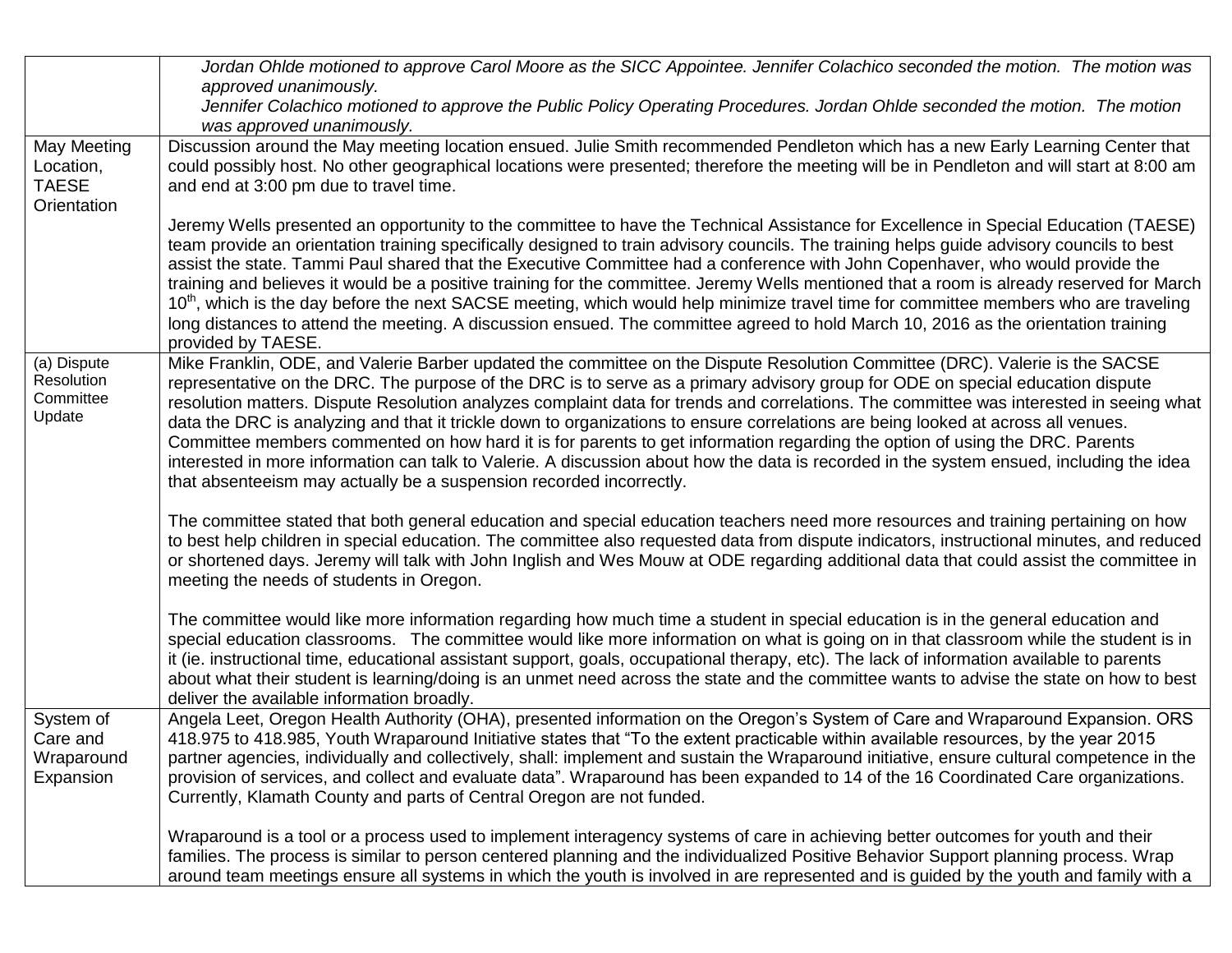|                                                             | goal to create one plan and reduce confusion for the family. Involvement of the education system is critical because, besides the family,                                                                                                                                                                                                                                                                                                                                                                                                                                                                                                                                                                                                                                                                            |
|-------------------------------------------------------------|----------------------------------------------------------------------------------------------------------------------------------------------------------------------------------------------------------------------------------------------------------------------------------------------------------------------------------------------------------------------------------------------------------------------------------------------------------------------------------------------------------------------------------------------------------------------------------------------------------------------------------------------------------------------------------------------------------------------------------------------------------------------------------------------------------------------|
|                                                             | the schools know the students best and the schools often see issues occurring before other systems do.                                                                                                                                                                                                                                                                                                                                                                                                                                                                                                                                                                                                                                                                                                               |
| are benefiting students with disabilities across the state. | Communities have a lot of autonomy for how their wraparound plans are developed and implemented, making each one slightly different<br>across the state. Additional information was requested by the committee pertaining to Wraparound guides and the organizations<br>involved, and they were curious about how students in long term care and treatment programs fit into the system of care when their<br>family advocates are often living long distances away from them. Angela will provide guides and a county map with contacts for<br>wraparound Coordinated Care Organizations through Amanda to distribute to the committee. Many of the committee members thought<br>that case studies of actual families and children utilizing wraparound resources would be a good way see how wraparound expansions |
| Committee &                                                 | Carol Moore shared a report about the November 20, 2015 SICC meeting. Teacher Standards and Practices Commission (TSPC) no                                                                                                                                                                                                                                                                                                                                                                                                                                                                                                                                                                                                                                                                                           |
| Constituent<br>Reports<br>changes.                          | longer has a licensure for Early Childhood Education. The changes happened during the summer of 2015 and there was not much<br>information or notice for public comment. The committee expressed concerns about the implications of the changes to licensure and<br>requested information for how to submit complaints and concerns with the changes and the lack of transparency TSPC showed when<br>making the changes in 2015. Alternatively, committee district representatives shared that removing some of the licensing barriers has<br>helped them with hiring teachers that can be easily trained in house. It was suggested that EIECSE should be an optional endorsement.<br>The March SACSE meeting is a joint SACSE/SICC meeting and the committee would like an agenda item pertaining to the TSPC     |
| state.                                                      | Valerie Barber shared what she is hearing in her area, Deschutes, as a parent. She has noticed an increase in shortened school days,<br>particularly with students with disabilities. Valerie has attempted to contact the Department of Education to get clarification and has<br>received broad answers that haven't helped her understand the legalities and rights of students. Often, the shortened days are<br>discussed during the IEP meeting. Valerie is concerned that parents are signing IEPs without being fully aware of what they are actually<br>signing. Schools need family partners. This topic started a discussion on how the committee can best use this information to advise the                                                                                                             |
|                                                             | Julie shared a constituent report out of Eastern Oregon. The committee discussed how mental health treatment for students is a large<br>unmet need especially in small districts. Sean Reinhart shared that in his district, Bend Lapine, they hired two mental health specialists<br>to combat the lack of available resources for students with mental health needs                                                                                                                                                                                                                                                                                                                                                                                                                                                |
| Public<br>There was no Public Comment.                      |                                                                                                                                                                                                                                                                                                                                                                                                                                                                                                                                                                                                                                                                                                                                                                                                                      |
| Comment &                                                   |                                                                                                                                                                                                                                                                                                                                                                                                                                                                                                                                                                                                                                                                                                                                                                                                                      |
| Lunch<br>(e) Extended                                       | Mitch Kruska updated the committee on the extended assessment. The extended assessment, known also as the alternate assessment,                                                                                                                                                                                                                                                                                                                                                                                                                                                                                                                                                                                                                                                                                      |
| Assessment<br>through the document with them.               | is for students being serviced with a modified curriculum. One of the key changes is in the new guidance for how the IEP teams identify<br>students who are administered the alternate assessment. Mitch provided the committee with the new guidance document and went                                                                                                                                                                                                                                                                                                                                                                                                                                                                                                                                              |
|                                                             | A discussion ensued about opting out and how parents are notified about this information. Additional opt out information can be received<br>from Derek Brown in assessment at derek.brown@state.or.us. Jeremy will email the committee the informational documents for<br>alternative assessment. Questions about the extended assessment and opting out can be sent to Jeremy at jeremy wells@.state.or.us.                                                                                                                                                                                                                                                                                                                                                                                                         |
|                                                             | In regards to a comment made that the Feds have identified a policy restricting all states to a 1% cap on students taking alternative                                                                                                                                                                                                                                                                                                                                                                                                                                                                                                                                                                                                                                                                                |

**The Oregon Department of Education is an equal opportunity agency and employer.**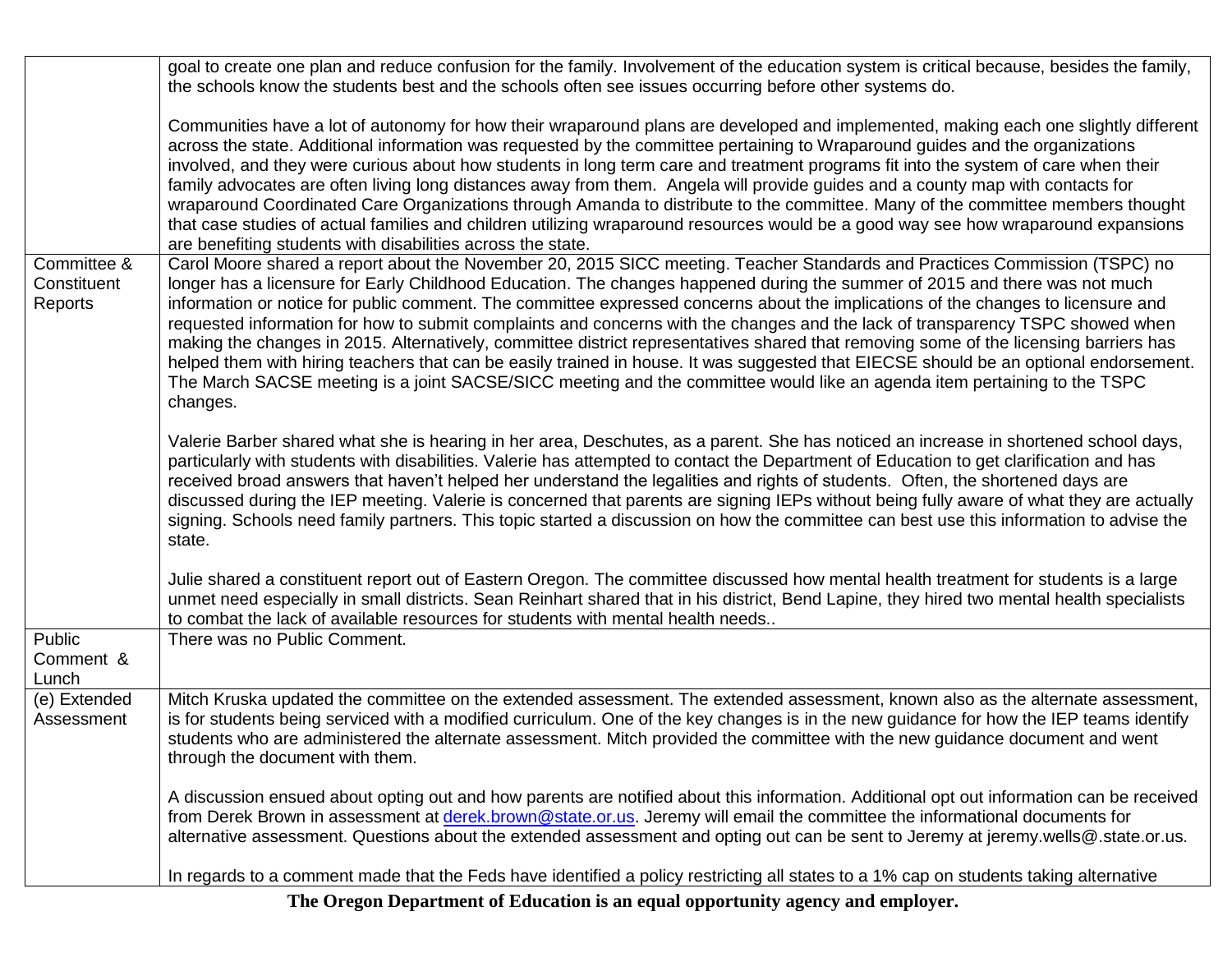|                      | assessments, the committee as requested clear guidance on what the "1% cap" means to school districts and specifically, for students        |
|----------------------|---------------------------------------------------------------------------------------------------------------------------------------------|
|                      | with disabilities. Jeremy will follow up with this clarification.                                                                           |
|                      |                                                                                                                                             |
|                      | Committee members would like to be informed about how the extended assessment can be adapted to be more in line with instructional          |
|                      | goals for those students who are most impacted with cognitive disabilities. The committee provided advisement that there be: a greater      |
|                      | continuum of assessment options for the wide range of students with exceptionalities from those students for whom the extended              |
|                      | assessment is far too difficult and not aligned to their instructional goals to include those students who do not have cognitive            |
|                      | impairments but the Smarter Balanced Assessment Consortium (SBAC) is far too challenging and not aligned to their instructional goals.      |
| Threat               | Mitch Kruska updated the committee on threat assessment. Threat assessment, or risk assessment, is very subjective and there are no         |
| Assessment           | guidelines on it currently. Jeremy and Mitch are a part of the School Safety Task Force. The Task Force is currently working on             |
|                      | producing a database of school facilities maps that could be used by first responders during threat situations. The database is mimicked    |
|                      | after Washington State's own facilities database and is estimated to cost twelve million dollars. School districts have teams that come     |
|                      | together to discuss potential threats to the districts. Some districts meet frequently, and some meet only in the presence of a threat to   |
|                      | discuss it. Threat assessment is preventative and proactive, and in doing so children get support rather than discipline. Threat            |
|                      | assessment district teams are not mandated, however there was a bill proposed that could have defined threat assessment, but it was         |
|                      | not sponsored by a legislator. In the future, more bills around threat assessment are expected to come up.                                  |
|                      | Tammi Paul recommended that the School Safety Task Force include parents and that parents have the opportunity to provide input for         |
|                      | the new policies surrounding threat assessment, especially when it affects children with disabilities. In her school district, the threat   |
|                      | assessment was done without her knowledge when it was about her child. She was told by the school that she does not have access to          |
|                      | any of the information in the threat assessment. Tammi asked the council to provide input on the guidelines for threat assessment, and      |
|                      | specifically when parents are brought into the discussion.                                                                                  |
|                      |                                                                                                                                             |
|                      | Jennifer Colachico provided information on how Salem-Keizer handles their threat assessment. Once the school threat assessment              |
|                      | team decides there is a legitimate threat assessed with a student, the parents are invited in for an interview to keep them in the loop.    |
|                      | Salem-Keizer is very transparent with their parents. Resources and supports are the biggest response to threat assessment. Rather           |
|                      | than the negative they stick to the positive in the hopes of providing a student with a positive outcome rather than discipline. With the   |
|                      | plans in place, there is a lower incidence of suspension and parents are able to assist in planning how to best assist with their children. |
|                      | At this time, districts are creating their own assessment guidelines until state guidelines are created.                                    |
|                      |                                                                                                                                             |
|                      | As guidelines are created, parents will be made aware of the threat assessment teams and policies. It is expected that there will be a      |
|                      | level one threat assessment school based team in each school. A level two threat assessment will be made up of a broader team of            |
|                      | professionals and will only be used when a level one team escalates a threat. The level two team will help develop safety plans and or      |
|                      | other preventative processes for the student and will follow up weekly or monthly, based on the situation.                                  |
| (a) Parent           | Jeremy Wells updated the committee on Parent and Family Involvement and the Parent Survey. Each state is required to develop a              |
| <b>Survey Update</b> | survey to measure parent involvement and improvement strategies to improve parent involvement. The parent survey has been updated           |
|                      | through the work of a small stakeholders group. The primary changes were shortening the length between surveys from six years to            |
|                      | three years for school age and two years for EI/ECSE, making the form and its questions more family friendly, and increasing the cut        |
|                      | score to a 66.67% (which equates to an agree on all items). This equated to higher and more rigorous targets for all Districts and          |
|                      | Contractors. Parent participation was around 10% and several options were discussed in how that percentage could improve.                   |
|                      | The committee advised that the survey go out via e-mail with a direct link or through synergy which the committee believes would greatly    |